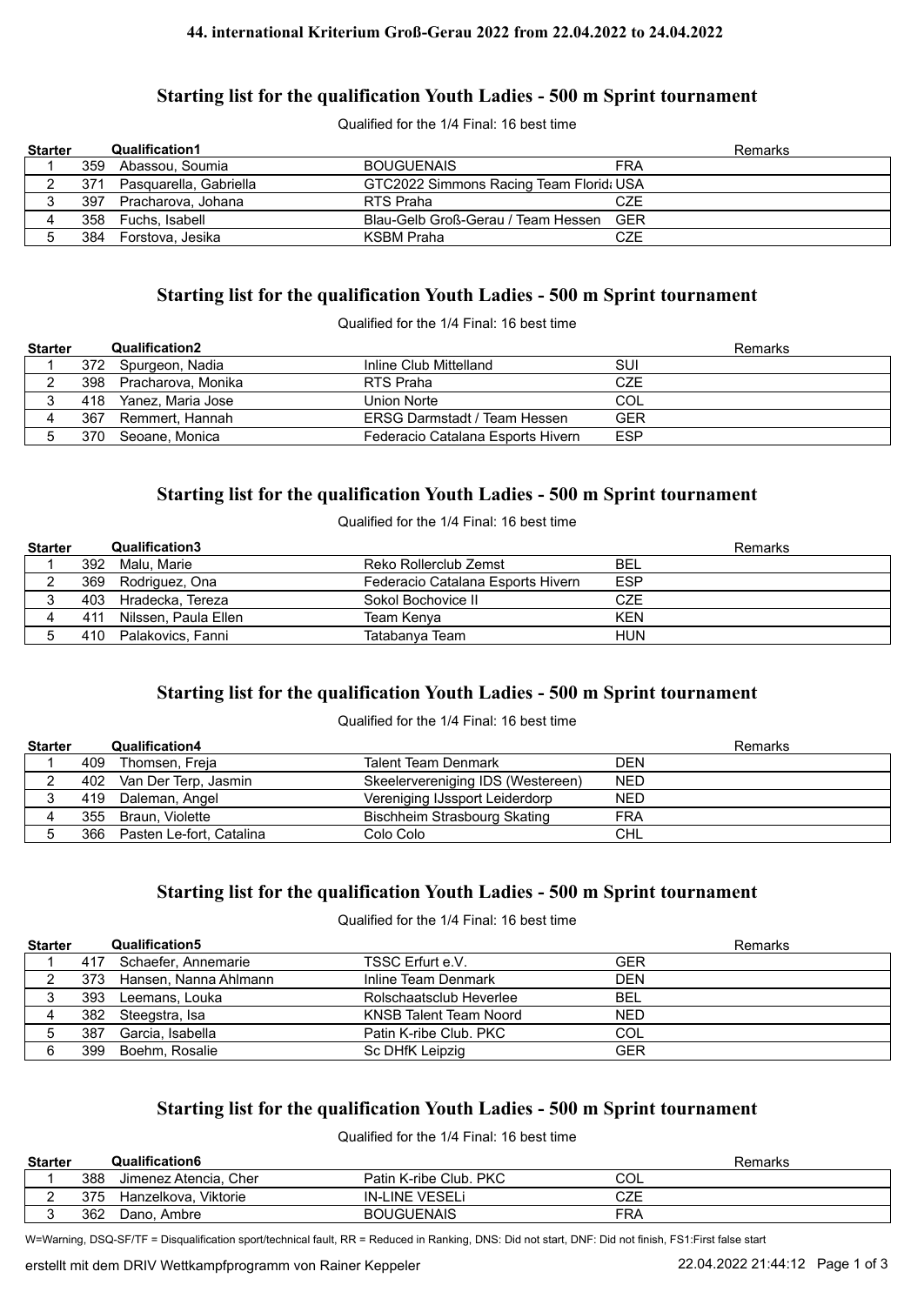| 360 | Elisabeth<br>Aoustin.                        | <b>BOUGUENAIS</b>           | FRA        |
|-----|----------------------------------------------|-----------------------------|------------|
|     | Rodriauez<br>Carolina Naveli<br>. Castaneda. | Jalisco Elite Samurai       | MEX        |
| 389 | Boos.<br>Janne                               | Radboud<br>l Inline-skating | <b>NED</b> |

# **Starting list for the qualification Youth Ladies - 500 m Sprint tournament**

Qualified for the 1/4 Final: 16 best time

| <b>Starter</b> | <b>Qualification7</b>    |                                 | Remarks    |
|----------------|--------------------------|---------------------------------|------------|
|                | 420 Marlein, Caley       | Zwaanties Rollerclub Zandvoorde | <b>BEL</b> |
|                | 421 Verburgh, Lotte      | Zwaanties Rollerclub Zandvoorde | <b>BEL</b> |
|                | 401 Van Der Wier, Silke  | Skeelervereniging de Draai      | <b>NED</b> |
|                | 408 Szabo, Laura         | Szombathelyi Sportiskola        | <b>HUN</b> |
|                | 406 Mezgolits, Katharina | <b>STU Eisenstadt</b>           | AUT        |
| 6              | 414 Czäczine, Zora Lilly | <b>TSG Aufbau Union Dessau</b>  | <b>GER</b> |

## **Starting list for the qualification Youth Ladies - 500 m Sprint tournament**

Qualified for the 1/4 Final: 16 best time

| <b>Starter</b> |     | <b>Qualification8</b> |                                  | Remarks    |
|----------------|-----|-----------------------|----------------------------------|------------|
|                |     | 365 Ladeira, Leonor   | Club Sport Maritimo              | <b>POR</b> |
| ∸              |     | 356 Weber, Anna       | Blau-Gelb Groß-Gerau             | <b>GER</b> |
| 3              | 357 | Wenisch, Sara         | Blau-Gelb Groß-Gerau             | <b>GER</b> |
|                |     | 412 Roger, Sarah      | THE TEAM / CRE PDL               | <b>FRA</b> |
|                |     | 353 Kaiser, Katja     | Arena Geisingen inlineSport e.V. | <b>GER</b> |
|                | 361 | Collange, Axelle      | <b>BOUGUENAIS</b>                | <b>FRA</b> |

## **Starting list for the qualification Youth Ladies - 500 m Sprint tournament**

Qualified for the 1/4 Final: 16 best time

| <b>Starter</b> |     | <b>Qualification9</b>   |                                    | <b>Remarks</b> |
|----------------|-----|-------------------------|------------------------------------|----------------|
|                |     | 354 Hoffmann, Lea       | Asphalte Roller Rixheim Wittenheim | <b>FRA</b>     |
|                |     | 413 Tilagone, Lilou     | THE TEAM / CRE PDL                 | <b>FRA</b>     |
|                | 400 | Hänsel, Kira            | SC DHfK Leipzig                    | GER            |
|                | 381 | Nijboer, Sophie         | KNSB Talent Team Noord             | <b>NED</b>     |
| 5              | 378 | Velazquez Osorio, Tirsa | Jalisco Elite Samurai              | <b>MEX</b>     |
| 6              | 351 | Koelewijn, Maaike       | <b>AIJV</b>                        | <b>NED</b>     |

# **Starting list for the qualification Youth Ladies - 500 m Sprint tournament**

Qualified for the 1/4 Final: 16 best time

| <b>Starter</b> |     | <b>Qualification10</b>         |                                    | Remarks    |
|----------------|-----|--------------------------------|------------------------------------|------------|
|                |     | 395 Schumann, Lina             | RSV Blau-Weiß Gera                 | GER        |
|                |     | 376 Mora Garduno, Sara Matilde | Jalisco Elite Samurai              | <b>MEX</b> |
|                |     | 364 Henriques, Francisca       | Club Sport Maritimo                | <b>POR</b> |
|                |     | 352 Auer, Nina                 | Asphalte Roller Rixheim Wittenheim | <b>FRA</b> |
|                |     | 368 Espin, Julian              | Federacio Catalana Esports Hivern  | <b>ESP</b> |
|                | 363 | Julou. Maiwenn                 | <b>BOUGUENAIS</b>                  | <b>FRA</b> |

# **Starting list for the qualification Youth Ladies - 500 m Sprint tournament**

Qualified for the 1/4 Final: 16 best time

| <b>Starter</b> | <b>Qualification11</b>            |                               | <b>Remarks</b> |
|----------------|-----------------------------------|-------------------------------|----------------|
|                | 390 Schilder, Sofia               | Radboud Inline-skating        | <b>NED</b>     |
|                | 415 Elsäßer, Clara                | TSSC Erfurt e.V.              | <b>GER</b>     |
|                | 379 Cnossen, Anouk                | <b>KNSB Talent Team Noord</b> | <b>NED</b>     |
|                | 407 Roman, Fruzsina               | Szombathelyi Sportiskola      | <b>HUN</b>     |
|                | 386 Diaz Vergara, Briyith Daniela | Patin K-ribe Club, PKC        | COL            |
|                | 405 Günsch, Lina Sara             | Speedskating Arnstadt e.V     | <b>GER</b>     |

# **Starting list for the qualification Youth Ladies - 500 m Sprint tournament**

W=Warning, DSQ-SF/TF = Disqualification sport/technical fault, RR = Reduced in Ranking, DNS: Did not start, DNF: Did not finish, FS1:First false start